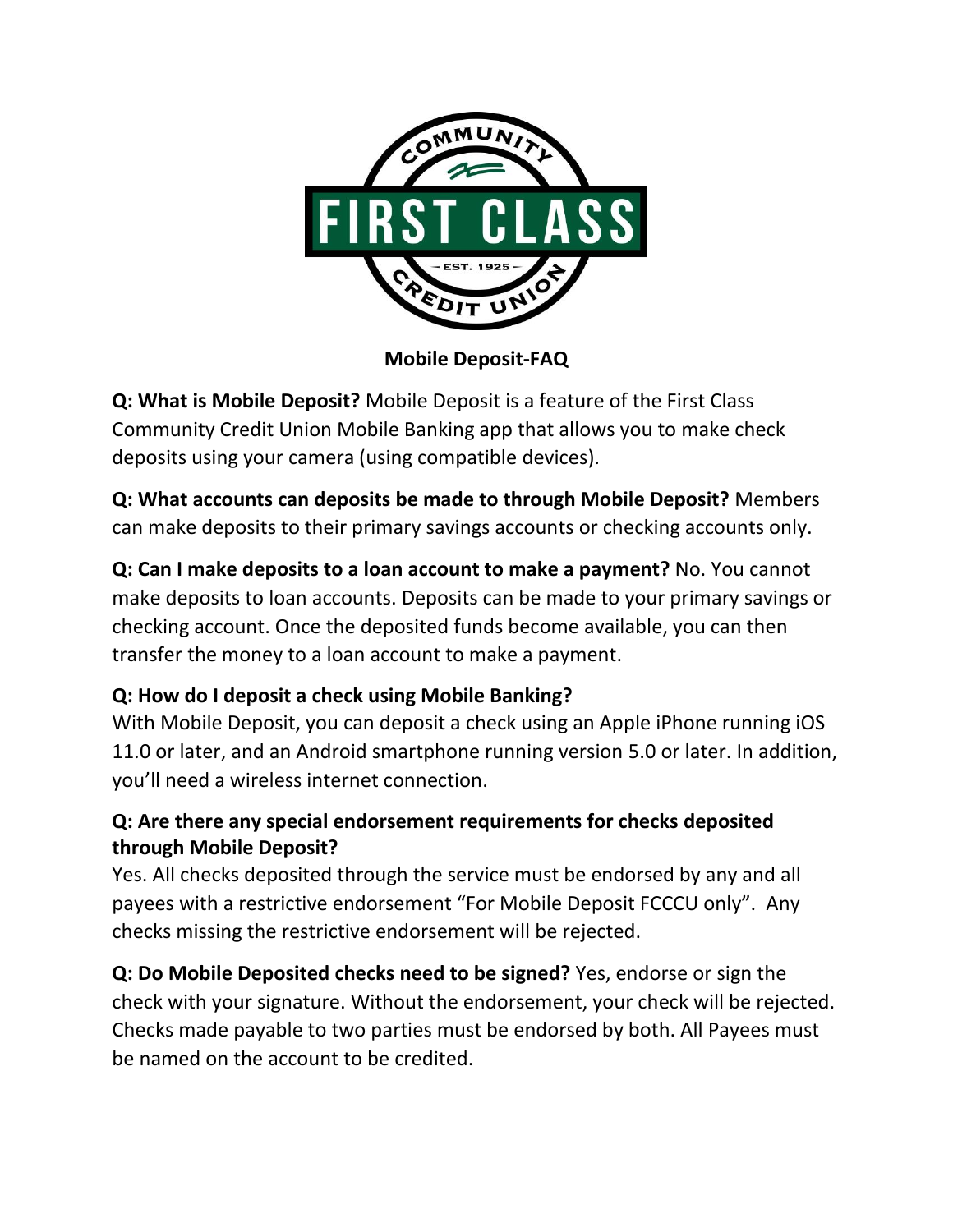### **Q: What's the maximum amount I can deposit using Mobile Deposit?** For accounts in good standing, there is a per item limit of \$2,000 and a daily limit of \$5,000.00 in effect.

**Q: When does a Mobile Deposit Post and funds become available?** On weekdays (excluding holidays), the cutoff time for same business day posting is 2:45pm CST. Deposits made after the 2:45pm CST cutoff will be posted the next business day. Deposits received after 2:45pm CST on Friday or on Saturday or on Sunday or on any holiday will be posted the next business day.

Posting of the mobile deposit to your account usually occurs before 8:00pm CST time on the business day of the deposit. Up to \$225 of your total deposit will be available on the business day of your deposit. The remainder will be placed on hold for up to 3 business days. Longer holds may apply in certain situations.

- Scenario 1: Check deposited at 10:00 am CST on Tuesday, funds will post to your credit union account on Tuesday by 8:00pm CST.
- Scenario 2: Check deposited at 4:00pm CST on Tuesday, funds will post to your credit union account Wednesday by 8:00pm CST.

**Q: How can I be sure the deposit image is accepted?** For best results, ensure the image of your check is inside the four corners of the box, the information on the back is legible, check is properly endorsed, and it is zoomed in or out as necessary.

# **Q: Can I deposit more than one check at a time?**

Each check is deposited individually and requires its own photo. There is no limit to the number of deposits you can make per day. However, the daily aggregate deposit limit applies.

# **Q: What is the daily deposit cut off time to be considered deposited on the**

**same day?** The Mobile Deposits need to be submitted before 2:45pm CST, Monday through Friday, to be considered deposited on the same day, excluding holidays. Deposits are not posted on holidays, Saturdays or Sundays.

**Q: How do I know if my Mobile Deposit was accepted?** A message will display that "you successfully submitted a check deposit" and will be pending in the deposit history, awaiting review. Once the review process is completed, the deposit history in the mobile application will confirm the deposit was accepted or failed.